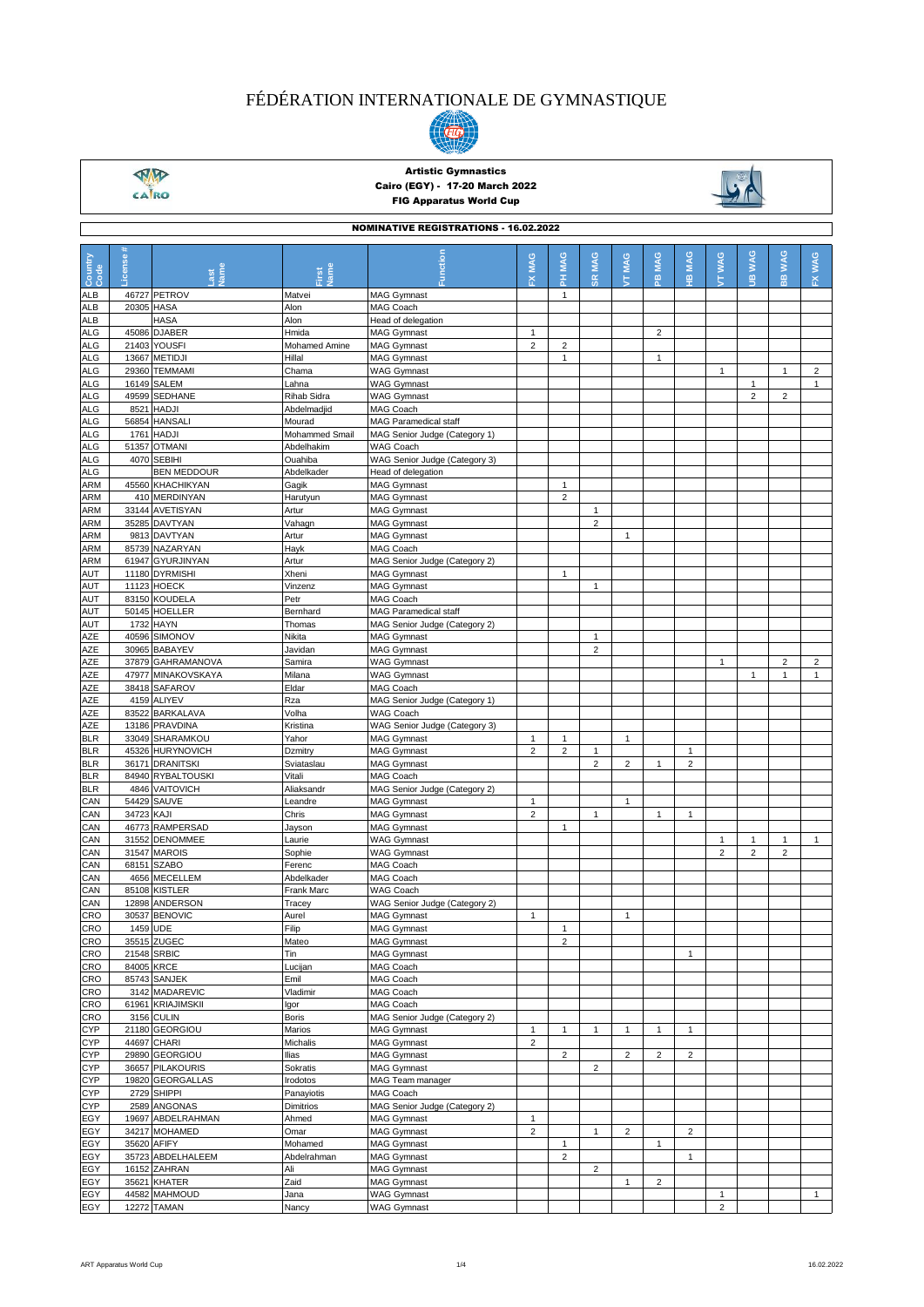

 $\frac{\sqrt{M}}{\sqrt{M}}$ 

### Artistic Gymnastics Cairo (EGY) - 17-20 March 2022 FIG Apparatus World Cup



| <b>NOMINATIVE REGISTRATIONS - 16.02.2022</b> |            |                                          |                              |                                                                |                |                |                |                |                         |                         |                                |                                |                             |                |
|----------------------------------------------|------------|------------------------------------------|------------------------------|----------------------------------------------------------------|----------------|----------------|----------------|----------------|-------------------------|-------------------------|--------------------------------|--------------------------------|-----------------------------|----------------|
| Country<br>Code                              | License    | lame                                     | lame                         | <b>Tunction</b>                                                | MAG<br>준       | PH MAG         | <b>SR MAG</b>  | MAG<br>ţ       | <b>MAG</b><br>黑         | <b>MAG</b><br>옾         | <b>TT WAG</b>                  | <b>JIB WAG</b>                 | <b>WAG</b><br>$\frac{m}{m}$ | FX WAG         |
| EGY                                          |            | 47537 ABDELSALAM                         | Jana                         | <b>WAG Gymnast</b>                                             |                |                |                |                |                         |                         |                                | $\mathbf{1}$                   | $\mathbf{1}$                | $\overline{c}$ |
| EGY                                          |            | 35727 SHARAF                             | Zeina                        | <b>WAG Gymnast</b>                                             |                |                |                |                |                         |                         |                                | $\overline{2}$                 | $\overline{2}$              |                |
| EGY                                          |            | 53121 ABDEL RAOUF AHMED ABDEL Mohamed    |                              | <b>MAG Coach</b>                                               |                |                |                |                |                         |                         |                                |                                |                             |                |
| EGY                                          |            | 51667 BESHEER                            | <b>Gamal Kamel Matter</b>    | MAG Coach                                                      |                |                |                |                |                         |                         |                                |                                |                             |                |
| EGY                                          |            | 89112 GAWDAT                             | Sherif Hossameldin N         | <b>MAG Coach</b>                                               |                |                |                |                |                         |                         |                                |                                |                             |                |
| EGY<br>EGY                                   |            | 4994 SOLIMAN<br>62387 ZAYED              | Mohamed<br>Yasser            | MAG Senior Judge (Category 2)<br>MAG Senior Judge (Category 2) |                |                |                |                |                         |                         |                                |                                |                             |                |
| EGY                                          |            | 4640 ABDRABO GOUDA                       | Amany Gamaleldin             | WAG Coach                                                      |                |                |                |                |                         |                         |                                |                                |                             |                |
| EGY                                          |            | 4641 ELGOHARY                            | Radwa Ali Ali                | WAG Coach                                                      |                |                |                |                |                         |                         |                                |                                |                             |                |
| EGY                                          | 53105 ALY  |                                          | Ahmed Abdelrady Ma WAG Coach |                                                                |                |                |                |                |                         |                         |                                |                                |                             |                |
| EGY                                          |            | 4646 ABOUSHOUSHA                         | Rawan                        | WAG Senior Judge (Category 2)                                  |                |                |                |                |                         |                         |                                |                                |                             |                |
| EGY                                          |            | 13399 ASAAD                              | Heba                         | WAG Senior Judge (Category 2)                                  |                |                |                |                |                         |                         |                                |                                |                             |                |
| EGY<br>EGY                                   |            | 56558 MOHAMED<br>RABIE                   | Ahmed Mosaad<br>Ahmed        | ART Common deleg. Medical doctor<br>Head of delegation         |                |                |                |                |                         |                         |                                |                                |                             |                |
| <b>FIN</b>                                   |            | 12645 TITOV                              | Pavel                        | <b>MAG Gymnast</b>                                             |                | $\mathbf{1}$   |                |                |                         |                         |                                |                                |                             |                |
| FIN                                          |            | 54758 LEHTINEN                           | Leo                          | <b>MAG Gymnast</b>                                             |                |                |                |                |                         | 1                       |                                |                                |                             |                |
| <b>FIN</b>                                   | 2542 POP   |                                          | Andrei                       | MAG Coach                                                      |                |                |                |                |                         |                         |                                |                                |                             |                |
| <b>FIN</b>                                   |            | 12353 AALTO                              | Sami                         | MAG Senior Judge (Category 3)                                  |                |                |                |                |                         |                         |                                |                                |                             |                |
| GRE                                          |            | 21560 TANTALIDIS                         | Antonios                     | <b>MAG Gymnast</b>                                             | $\mathbf{1}$   | $\mathbf{1}$   |                |                |                         |                         |                                |                                |                             |                |
| GRE                                          |            | 11002 KONSTANTINIDIS                     | Christoforos                 | <b>MAG Gymnast</b>                                             | $\overline{2}$ |                |                |                |                         | $\overline{2}$          |                                |                                |                             |                |
| GRE<br>GRE                                   |            | 36180 TSOLAKIDIS<br>16601 KONSTANTINIDIS | Stefanos<br>Konstantinos     | <b>MAG Gymnast</b><br><b>MAG Gymnast</b>                       |                | $\overline{2}$ | $\mathbf{1}$   |                | $\overline{2}$          |                         |                                |                                |                             |                |
| GRE                                          | 47841      | <b>GKINIS</b>                            | Stavros                      | <b>MAG Gymnast</b>                                             |                |                | $\overline{2}$ |                |                         |                         |                                |                                |                             |                |
| GRE                                          |            | 10984 ILIOPOULOS                         | Nikolaos                     | <b>MAG Gymnast</b>                                             |                |                |                |                | $\mathbf{1}$            | $\mathbf{1}$            |                                |                                |                             |                |
| GRE                                          |            | 38500 KATSALI                            | Elvira                       | <b>WAG Gymnast</b>                                             |                |                |                |                |                         |                         | $\mathbf{1}$                   |                                | 1                           | $\mathbf{1}$   |
| GRE                                          |            | 51506 PAGONI                             | Areti Paraskevi              | <b>WAG Gymnast</b>                                             |                |                |                |                |                         |                         | $\overline{2}$                 | $\mathbf{1}$                   | $\overline{2}$              | $\overline{c}$ |
| GRE                                          |            | 20549 TSOLAKIDIS                         | Vasileios                    | <b>MAG Coach</b>                                               |                |                |                |                |                         |                         |                                |                                |                             |                |
| GRE                                          |            | 4852 LALECHOS                            | Theofilos                    | MAG Coach                                                      |                |                |                |                |                         |                         |                                |                                |                             |                |
| GRE<br>GRE                                   |            | 3920 RAFTIS<br>3914 GALEROS              | Dimitrios<br>Stavros         | MAG Coach<br>MAG Senior Judge (Category 3)                     |                |                |                |                |                         |                         |                                |                                |                             |                |
| GRE                                          |            | 3911 CHATZIZISIS                         | Konstantinos                 | WAG Coach                                                      |                |                |                |                |                         |                         |                                |                                |                             |                |
| GRE                                          |            | 3108 MELLOU                              | Foteini                      | WAG Senior Judge (Category 3)                                  |                |                |                |                |                         |                         |                                |                                |                             |                |
| <b>HKG</b>                                   | 28929 NG   |                                          | Ka Ki                        | <b>MAG Gymnast</b>                                             | $\mathbf{1}$   |                |                | $\overline{2}$ |                         |                         |                                |                                |                             |                |
| <b>HKG</b>                                   | 10060      | <b>SHEK</b>                              | Wai Hung                     | <b>MAG Gymnast</b>                                             |                |                |                | $\mathbf{1}$   |                         |                         |                                |                                |                             |                |
| HKG                                          |            | 35292 CHAN                               | Cheuk Lam                    | <b>WAG Gymnast</b>                                             |                |                |                |                |                         |                         | 1                              |                                | $\overline{2}$              | $\mathbf{1}$   |
| <b>HKG</b><br>HKG                            |            | 6371 WONG<br>82957 AGAFONTSEV            | Hiu Ying<br>Sergiy           | <b>WAG Gymnast</b><br>MAG Coach                                |                |                |                |                |                         |                         |                                |                                | $\mathbf{1}$                |                |
| HKG                                          | 84798 CHAN |                                          | <b>Kwok Shing</b>            | MAG Paramedical staff                                          |                |                |                |                |                         |                         |                                |                                |                             |                |
| HKG                                          | 51818 SETO |                                          | Ming                         | WAG Coach                                                      |                |                |                |                |                         |                         |                                |                                |                             |                |
| HUN                                          |            | 35626 TOMCSANYI                          | Benedek                      | <b>MAG Gymnast</b>                                             | $\mathbf{1}$   |                | $\sqrt{2}$     | $\overline{c}$ |                         |                         |                                |                                |                             |                |
| <b>HUN</b>                                   |            | 31602 MESZAROS                           | Krisztofer                   | <b>MAG Gymnast</b>                                             | $\overline{2}$ | $\overline{2}$ |                | $\mathbf{1}$   | $\mathbf{1}$            |                         |                                |                                |                             |                |
| <b>HUN</b>                                   |            | 35625 BALAZS                             | Krisztian                    | <b>MAG Gymnast</b>                                             |                | $\mathbf{1}$   | $\mathbf{1}$   |                | $\overline{2}$          | $\overline{2}$          |                                |                                |                             |                |
| <b>HUN</b><br>HUN                            |            | 14378 VECSERNYES<br>37026 SCHERMANN      | David<br>Bianka              | <b>MAG Gymnast</b><br><b>WAG Gymnast</b>                       |                |                |                |                |                         | 1                       | $\mathbf{1}$                   |                                |                             | $\mathbf{1}$   |
| <b>HUN</b>                                   |            | 37364 BACSKAY                            | Csenge Maria                 | <b>WAG Gymnast</b>                                             |                |                |                |                |                         |                         | $\overline{2}$                 | 1                              |                             |                |
| HUN                                          |            | 29896 KOVACS                             | Zsofia                       | <b>WAG Gymnast</b>                                             |                |                |                |                |                         |                         |                                | $\overline{2}$                 | $\overline{2}$              |                |
| HUN                                          |            | 5283 BOECZOEGO                           | Dorina                       | <b>WAG Gymnast</b>                                             |                |                |                |                |                         |                         |                                |                                | $\mathbf{1}$                | $\overline{c}$ |
| <b>HUN</b>                                   | 9496       | <b>KELEMEN</b>                           | Zoltan Bela                  | MAG Coach                                                      |                |                |                |                |                         |                         |                                |                                |                             |                |
| <b>HUN</b>                                   |            | 54176 SZUCS                              | Robert                       | MAG Coach                                                      |                |                |                |                |                         |                         |                                |                                |                             |                |
| <b>HUN</b>                                   |            | 87163 MESTER<br>4666 PUSKAS              | Gabor Attila                 | <b>MAG Paramedical staff</b>                                   |                |                |                |                |                         |                         |                                |                                |                             |                |
| <b>HUN</b><br><b>HUN</b>                     |            | 83137 BOTYANSZKY                         | Peter Oliver<br>Marianna     | MAG Senior Judge (Category 3)<br>WAG Coach                     |                |                |                |                |                         |                         |                                |                                |                             |                |
| <b>HUN</b>                                   |            | 54186 TRENKA                             | Janos                        | WAG Coach                                                      |                |                |                |                |                         |                         |                                |                                |                             |                |
| <b>HUN</b>                                   |            | 12628 BARSINE DIZMATSEK                  | Ibolya                       | WAG Senior Judge (Category 2)                                  |                |                |                |                |                         |                         |                                |                                |                             |                |
| <b>IND</b>                                   |            | 42377 SINGH                              | Yogeshwar                    | MAG Gymnast                                                    | $\mathbf{1}$   | $\overline{c}$ | $\mathbf{1}$   | $\mathbf{1}$   | $\overline{2}$          | $\mathbf{1}$            |                                |                                |                             |                |
| IND                                          |            | 9968 KUMAR                               | Ashish                       | <b>MAG Gymnast</b>                                             | $\overline{2}$ |                | $\overline{2}$ | $\overline{2}$ |                         |                         |                                |                                |                             |                |
| IND                                          |            | 29097 KUMAR                              | Abhijeet                     | <b>MAG Gymnast</b>                                             |                | $\mathbf{1}$   |                |                | $\mathbf{1}$            | $\overline{2}$          |                                |                                |                             |                |
| IND<br><b>IND</b>                            |            | 10349 BUDDA REDDY<br>10249 NAYAK         | Aruna<br>Pranati             | <b>WAG Gymnast</b><br><b>WAG Gymnast</b>                       |                |                |                |                |                         |                         | $\mathbf{1}$<br>$\overline{2}$ | $\mathbf{1}$<br>$\overline{2}$ | $\overline{2}$              | 1              |
| <b>IND</b>                                   | 24301 DAS  |                                          | Pranati                      | <b>WAG Gymnast</b>                                             |                |                |                |                |                         |                         |                                |                                | $\mathbf{1}$                | $\overline{2}$ |
| IND                                          |            | 87637 MORE                               | Sanjay Mahadev               | MAG Coach                                                      |                |                |                |                |                         |                         |                                |                                |                             |                |
| <b>IND</b>                                   |            | 51867 MISHRA                             | Ashok Kumar                  | MAG Coach                                                      |                |                |                |                |                         |                         |                                |                                |                             |                |
| <b>IND</b>                                   |            | 85780 PRIYADRSHI                         | Prahlad                      | <b>MAG Paramedical staff</b>                                   |                |                |                |                |                         |                         |                                |                                |                             |                |
| IND                                          |            | 6632 DHAGE                               | Pravin                       | MAG Senior Judge (Category 3)                                  |                |                |                |                |                         |                         |                                |                                |                             |                |
| <b>IND</b>                                   |            | 86261 NANDI                              | Bishweshwar                  | WAG Coach                                                      |                |                |                |                |                         |                         |                                |                                |                             |                |
| <b>IND</b><br><b>ISL</b>                     |            | 6627 KABRA<br>16757 GUNNARSSON           | Deepak<br>Jon                | WAG Senior Judge (Category 2)<br><b>MAG Gymnast</b>            |                |                | $\mathbf{1}$   |                |                         |                         |                                |                                |                             |                |
| <b>ISL</b>                                   |            | 88109 SHALIMOV                           | Yuriy                        | MAG Coach                                                      |                |                |                |                |                         |                         |                                |                                |                             |                |
| ISL                                          |            | <b>KRISTINSDOTTIR</b>                    | Þórey                        | Head of delegation                                             |                |                |                |                |                         |                         |                                |                                |                             |                |
| <b>ISR</b>                                   |            | 6033 MEDVEDEV                            | Andrey                       | <b>MAG Gymnast</b>                                             | $\mathbf{1}$   |                | $\mathbf{1}$   | $\overline{2}$ |                         |                         |                                |                                |                             |                |
| <b>ISR</b>                                   |            | 21437 DOLGOPYAT                          | Artem                        | <b>MAG Gymnast</b>                                             | $\overline{2}$ | $\mathbf{1}$   |                | $\mathbf{1}$   | $\mathbf{1}$            | 1                       |                                |                                |                             |                |
| <b>ISR</b>                                   |            | 43088 MYAKININ                           | Alexander                    | <b>MAG Gymnast</b>                                             |                | $\overline{a}$ |                |                | $\overline{\mathbf{c}}$ | $\overline{\mathbf{c}}$ |                                |                                |                             |                |
| <b>ISR</b>                                   |            | 21436 NETZER                             | Ofir                         | <b>WAG Gymnast</b>                                             |                |                |                |                |                         |                         | $\mathbf{1}$                   | $\mathbf 2$                    | $\mathbf{1}$                | $\overline{a}$ |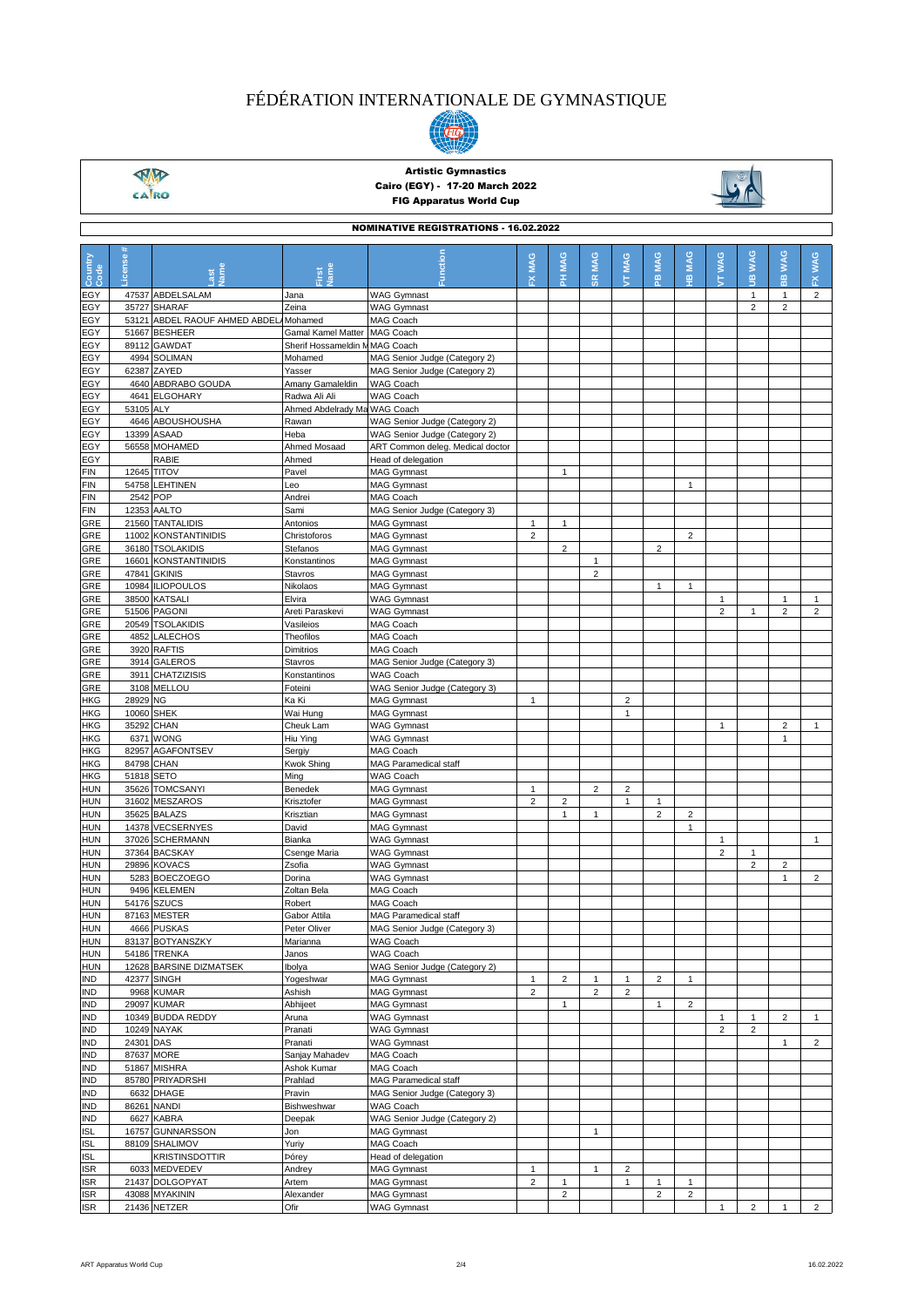

 $\frac{\sqrt{M}}{\sqrt{M}}$ 

### Artistic Gymnastics Cairo (EGY) - 17-20 March 2022 FIG Apparatus World Cup



| <b>NOMINATIVE REGISTRATIONS - 16.02.2022</b> |            |                                  |                          |                                                     |                |                         |                  |                         |                |                         |                 |                                |                  |                                |
|----------------------------------------------|------------|----------------------------------|--------------------------|-----------------------------------------------------|----------------|-------------------------|------------------|-------------------------|----------------|-------------------------|-----------------|--------------------------------|------------------|--------------------------------|
| Country<br>Code                              | -icense    | lame<br>ast                      | <b>Jame</b><br>irst      |                                                     | FX MAG         | PH MAG                  | MAG<br><b>SR</b> | MAG<br>É                | MAG<br>윤       | <b>MAG</b><br>Ψ         | <b>WAG</b><br>Е | <b>WAG</b><br>ġ                | <b>WAG</b><br>es | <b>WAG</b><br>쮼                |
| <b>ISR</b>                                   | 44814 RAZ  |                                  | Lihie                    | <b>WAG Gymnast</b>                                  |                |                         |                  |                         |                |                         | $\overline{2}$  | $\mathbf{1}$                   | $\overline{2}$   | $\mathbf{1}$                   |
| ISR                                          |            | 83791 VAISBURG                   | Sergei                   | MAG Coach                                           |                |                         |                  |                         |                |                         |                 |                                |                  |                                |
| <b>ISR</b>                                   |            | 50365 BADER                      | Orabi<br>llan            | <b>MAG Paramedical staff</b>                        |                |                         |                  |                         |                |                         |                 |                                |                  |                                |
| <b>ISR</b><br><b>ISR</b>                     |            | 2952 GAZIT<br>83878 MIR HOMAR    | Pedro                    | MAG Senior Judge (Category 1)<br><b>WAG Coach</b>   |                |                         |                  |                         |                |                         |                 |                                |                  |                                |
| ISR                                          |            | 87863 ZELIKSON                   | Sergey                   | <b>WAG Coach</b>                                    |                |                         |                  |                         |                |                         |                 |                                |                  |                                |
| <b>ISR</b>                                   |            | 2600 BAR-EL                      | Efrat                    | WAG Senior Judge (Category 2)                       |                |                         |                  |                         |                |                         |                 |                                |                  |                                |
| ISR                                          |            | <b>SHENAR</b>                    | SARIT                    | Head of delegation                                  |                |                         |                  |                         |                |                         |                 |                                |                  |                                |
| <b>ITA</b>                                   |            | 14989 MACCHINI                   | Carlo                    | <b>MAG Gymnast</b>                                  |                | $\mathbf{1}$            |                  |                         |                | $\mathbf{1}$            |                 |                                |                  |                                |
| <b>ITA</b>                                   |            | 38135 MARESCA                    | Salvatore                | <b>MAG Gymnast</b>                                  |                |                         | $\mathbf{1}$     |                         |                |                         |                 |                                |                  |                                |
| <b>ITA</b>                                   |            | 83260 FORTUNA<br>1839 ZURLINI    | Marco<br>Antonio         | MAG Coach                                           |                |                         |                  |                         |                |                         |                 |                                |                  |                                |
| <b>ITA</b><br>KAZ                            |            | 31800 AZIZOV                     | Ilyas                    | MAG Senior Judge (Category 2)<br><b>MAG Gymnast</b> | $\mathbf{1}$   | $\overline{\mathbf{c}}$ | $\overline{c}$   | 1                       | $\overline{c}$ | $\overline{\mathbf{c}}$ |                 |                                |                  |                                |
| KAZ                                          |            | 38189 PATANIN                    | Dmitriy                  | <b>MAG Gymnast</b>                                  | $\overline{2}$ |                         | $\mathbf{1}$     | $\overline{2}$          | $\mathbf{1}$   | $\mathbf{1}$            |                 |                                |                  |                                |
| KAZ                                          |            | 38102 KURBANOV                   | Nariman                  | <b>MAG Gymnast</b>                                  |                | $\mathbf{1}$            |                  |                         |                |                         |                 |                                |                  |                                |
| KAZ                                          |            | 38340 YASSINSKAYA                | Darya                    | <b>WAG Gymnast</b>                                  |                |                         |                  |                         |                |                         | $\mathbf{1}$    |                                | $\mathbf{1}$     | $\mathbf{1}$                   |
| KAZ                                          |            | 38336 KENENBAY                   | Medina                   | <b>WAG Gymnast</b>                                  |                |                         |                  |                         |                |                         | $\overline{2}$  |                                |                  | $\overline{2}$                 |
| KAZ                                          |            | 19140 BAUYRZHANOVA               | Aida                     | <b>WAG Gymnast</b>                                  |                |                         |                  |                         |                |                         |                 |                                | $\overline{2}$   |                                |
| KAZ<br>KAZ                                   | 3834 KIM   | 11915 KURBANOV                   | Khussaanzhan<br>Alexandr | MAG Coach<br>MAG Senior Judge (Category 2)          |                |                         |                  |                         |                |                         |                 |                                |                  |                                |
| KAZ                                          |            | 83669 ALKHOVA                    | Nataliya                 | <b>WAG Coach</b>                                    |                |                         |                  |                         |                |                         |                 |                                |                  |                                |
| KAZ                                          |            | 13312 YUNUSSOVA                  | Nadira                   | <b>WAG Coach</b>                                    |                |                         |                  |                         |                |                         |                 |                                |                  |                                |
| KAZ                                          |            | 3042 BELOUSSOVA                  | Tamara                   | WAG Senior Judge (Category 3)                       |                |                         |                  |                         |                |                         |                 |                                |                  |                                |
| LTU                                          |            | 5665 TVOROGAL                    | Robert                   | <b>MAG Gymnast</b>                                  |                | $\mathbf{1}$            |                  |                         | $\mathbf{1}$   | $\mathbf{1}$            |                 |                                |                  |                                |
| LTU                                          |            | 12845 IZMODENOV                  | Jevgenij                 | MAG Coach                                           |                |                         |                  |                         |                |                         |                 |                                |                  |                                |
| LTU                                          |            | 3180 SURPIKAS                    | Viktoras                 | MAG Senior Judge (Category 3)                       |                |                         |                  |                         |                |                         |                 |                                |                  |                                |
| <b>MAR</b>                                   |            | 18901 NASSER                     | Abderrazak               | <b>MAG Gymnast</b>                                  | $\mathbf{1}$   | $\mathbf{1}$            |                  |                         |                |                         |                 |                                |                  |                                |
| <b>MAR</b>                                   |            | 29570 TOUGUI<br>38601 SETTI      | Mehdi                    | MAG Gymnast                                         | $\overline{2}$ | $\overline{2}$          |                  | $\mathbf{1}$            | $\overline{2}$ | $\overline{2}$          |                 |                                |                  |                                |
| <b>MAR</b><br><b>MAR</b>                     |            | 44924 ZOUHAIR                    | Zakariae<br>Nabil        | <b>MAG Gymnast</b><br><b>MAG Gymnast</b>            |                |                         | $\mathbf{1}$     |                         | $\mathbf{1}$   | $\mathbf{1}$            |                 |                                |                  |                                |
| <b>MAR</b>                                   |            | 33734 QUISTAS                    | Achraf                   | <b>MAG Gymnast</b>                                  |                |                         | $\overline{2}$   | $\overline{2}$          |                |                         |                 |                                |                  |                                |
| <b>MAR</b>                                   |            | 49006 HASSANAINE                 | Nisrine                  | <b>WAG Gymnast</b>                                  |                |                         |                  |                         |                |                         | $\mathbf{1}$    | $\mathbf{1}$                   | $\mathbf{1}$     | $\mathbf{1}$                   |
| <b>MAR</b>                                   |            | 88785 DOGUET                     | Sebastien                | MAG Coach                                           |                |                         |                  |                         |                |                         |                 |                                |                  |                                |
| <b>MAR</b>                                   |            | 13354 EZOUHRI                    | Mohamed Mehdi            | MAG Senior Judge (Category 2)                       |                |                         |                  |                         |                |                         |                 |                                |                  |                                |
| <b>MAR</b>                                   |            | 3847 RAZIK                       | Abdelilah                | MAG Senior Judge (Category 3)                       |                |                         |                  |                         |                |                         |                 |                                |                  |                                |
| <b>MAR</b>                                   |            | <b>BITARI</b>                    | Abdessadeq               | Head of delegation                                  | $\mathbf{1}$   |                         |                  | $\mathbf{1}$            |                |                         |                 |                                |                  |                                |
| MAS<br>MAS                                   | 32628 TAN  | 33696 MUHAMMAD SHARUL AIMY       | Fu Jie                   | <b>MAG Gymnast</b><br><b>MAG Gymnast</b>            |                | $\mathbf{1}$            |                  |                         |                |                         |                 |                                |                  |                                |
| MAS                                          |            | 14203 TAN ING                    | Yueh                     | <b>WAG Gymnast</b>                                  |                |                         |                  |                         |                |                         | $\mathbf{1}$    | $\mathbf{1}$                   |                  |                                |
| MAS                                          |            | 29297 YEOH                       | Li Wen                   | <b>WAG Gymnast</b>                                  |                |                         |                  |                         |                |                         |                 | $\overline{2}$                 | $\mathbf{1}$     |                                |
| <b>MAS</b>                                   | 52033 NG   |                                  | Shu Liang                | <b>MAG Coach</b>                                    |                |                         |                  |                         |                |                         |                 |                                |                  |                                |
| MAS                                          | 52023 LIEW |                                  | Tong Ee                  | MAG Senior Judge (Category 2)                       |                |                         |                  |                         |                |                         |                 |                                |                  |                                |
| MAS                                          | 57880 NG   |                                  | Shu Wai                  | <b>WAG Coach</b>                                    |                |                         |                  |                         |                |                         |                 |                                |                  |                                |
| MAS                                          |            | 3283 HARCHARAN SINGH             | Sukhdev Kaur             | WAG Senior Judge (Category 2)                       |                |                         |                  |                         |                |                         |                 |                                |                  |                                |
| <b>NOR</b><br><b>NOR</b>                     |            | 36164 KANTER<br>83918 CEDERBLAD  | Mari<br>David            | <b>WAG Gymnast</b><br><b>WAG Coach</b>              |                |                         |                  |                         |                |                         |                 | $\mathbf{1}$                   | $\mathbf{1}$     | $\mathbf{1}$                   |
| <b>NOR</b>                                   |            | 2046 BJOERNSTAD                  | Ann Helen                | WAG Senior Judge (Category 3)                       |                |                         |                  |                         |                |                         |                 |                                |                  |                                |
| <b>POL</b>                                   |            | 21886 GAWRONSKI                  | Sebastian                | <b>MAG Gymnast</b>                                  | $\mathbf{1}$   | $\mathbf{1}$            | $\mathbf{1}$     | $\overline{2}$          |                |                         |                 |                                |                  |                                |
| POL                                          |            | 35906 GARNCZAREK                 | Kacper                   | <b>MAG Gymnast</b>                                  | $\overline{2}$ |                         | $\overline{c}$   | $\mathbf{1}$            | $\overline{2}$ | $\mathbf{1}$            |                 |                                |                  |                                |
| POL                                          |            | 23002 SASNAL                     | Filip                    | MAG Gymnast                                         |                | $\overline{\mathbf{c}}$ |                  |                         | $\overline{1}$ | $\overline{c}$          |                 |                                |                  |                                |
| POL                                          |            | 59905 BOGUS                      | Michal Krzysztof         | MAG Coach                                           |                |                         |                  |                         |                |                         |                 |                                |                  |                                |
| POL                                          |            | 3176 KOPERSKI                    | Adam                     | MAG Senior Judge (Category 2)                       |                |                         |                  |                         |                |                         |                 |                                |                  |                                |
| POL<br><b>RSA</b>                            |            | <b>BOGUS</b><br>35256 DARIES     | Michał<br>Naveen         | Head of delegation<br><b>WAG Gymnast</b>            |                |                         |                  |                         |                |                         | $\mathbf{1}$    | $\mathbf{1}$                   | $\mathbf{1}$     | $\mathbf{1}$                   |
| <b>RSA</b>                                   |            | 28497 ROOSKRANTZ                 | Caitlin                  | <b>WAG Gymnast</b>                                  |                |                         |                  |                         |                |                         | $\overline{c}$  | $\overline{2}$                 | $\overline{2}$   | 2                              |
| <b>RSA</b>                                   |            | 52310 LAING                      | Elsie Francina           | WAG Coach                                           |                |                         |                  |                         |                |                         |                 |                                |                  |                                |
| <b>RSA</b>                                   |            | LAING                            | Elsie                    | Head of delegation                                  |                |                         |                  |                         |                |                         |                 |                                |                  |                                |
| <b>SLO</b>                                   |            | 46465 BOZIC                      | Nikolaj                  | <b>MAG Gymnast</b>                                  | $\mathbf{1}$   |                         |                  |                         |                |                         |                 |                                |                  |                                |
| <b>SLO</b>                                   |            | 19321 KISEK                      | Luka                     | <b>MAG Gymnast</b>                                  |                | $\mathbf{1}$            |                  |                         |                |                         |                 |                                |                  |                                |
| <b>SLO</b>                                   |            | 23733 BOJANC                     | Luka                     | <b>MAG Gymnast</b>                                  |                |                         | $\mathbf{1}$     |                         |                |                         |                 |                                |                  |                                |
| <b>SLO</b>                                   |            | 8686 KYSSELEF                    | Tjasa                    | <b>WAG Gymnast</b>                                  |                |                         |                  |                         |                |                         | $\mathbf{1}$    |                                | $\overline{2}$   |                                |
| <b>SLO</b><br><b>SLO</b>                     |            | 31618 HRIBAR<br>49993 TRTNIK     | Lucija<br>Zala           | <b>WAG Gymnast</b><br><b>WAG Gymnast</b>            |                |                         |                  |                         |                |                         |                 | $\mathbf{1}$<br>$\overline{2}$ | $\mathbf{1}$     | $\overline{2}$<br>$\mathbf{1}$ |
| <b>SLO</b>                                   |            | 1822 PILETIC                     | Sebastijan               | MAG Coach                                           |                |                         |                  |                         |                |                         |                 |                                |                  |                                |
| <b>SLO</b>                                   |            | 52453 MAVRIC                     | Andrej                   | WAG Coach                                           |                |                         |                  |                         |                |                         |                 |                                |                  |                                |
| <b>UKR</b>                                   |            | 21232 HRYKO                      | Vladyslav                | <b>MAG Gymnast</b>                                  | $\mathbf{1}$   | $\mathbf{1}$            | $\mathbf{1}$     | 1                       | $\mathbf{1}$   | $\mathbf{1}$            |                 |                                |                  |                                |
| <b>UKR</b>                                   |            | 50260 MELNYKOV                   | Mykyta                   | <b>MAG Gymnast</b>                                  | $\overline{2}$ | $\overline{c}$          | $\overline{2}$   | $\overline{2}$          | $\overline{2}$ | $\overline{c}$          |                 |                                |                  |                                |
| <b>UKR</b>                                   |            | 40484 BACHYNSKA                  | Anastasiia               | <b>WAG Gymnast</b>                                  |                |                         |                  |                         |                |                         | $\mathbf{1}$    | $\mathbf{1}$                   | $\mathbf{1}$     | $\mathbf{1}$                   |
| <b>UKR</b>                                   |            | 83630 POPOV                      | Serhii                   | MAG Coach                                           |                |                         |                  |                         |                |                         |                 |                                |                  |                                |
| <b>UKR</b>                                   |            | 83624 BEREGOVYI                  | Andrii                   | WAG Coach                                           |                |                         |                  |                         |                |                         |                 |                                |                  |                                |
| <b>UKR</b><br><b>USA</b>                     |            | 3055 SLIUSARCHUK<br>42405 MALONE | Oksana<br>Brody          | WAG Senior Judge (Category 2)<br><b>MAG Gymnast</b> | $\mathbf{1}$   | $\overline{\mathbf{c}}$ | $\mathbf{1}$     | $\mathbf{1}$            | $\mathbf{1}$   | $\mathbf{1}$            |                 |                                |                  |                                |
| <b>USA</b>                                   |            | 43298 LOOS                       | Riley                    | MAG Gymnast                                         | $\overline{2}$ |                         | $\overline{c}$   | $\overline{\mathbf{c}}$ | $\overline{c}$ | $\overline{\mathbf{c}}$ |                 |                                |                  |                                |
|                                              |            |                                  |                          |                                                     |                |                         |                  |                         |                |                         |                 |                                |                  |                                |